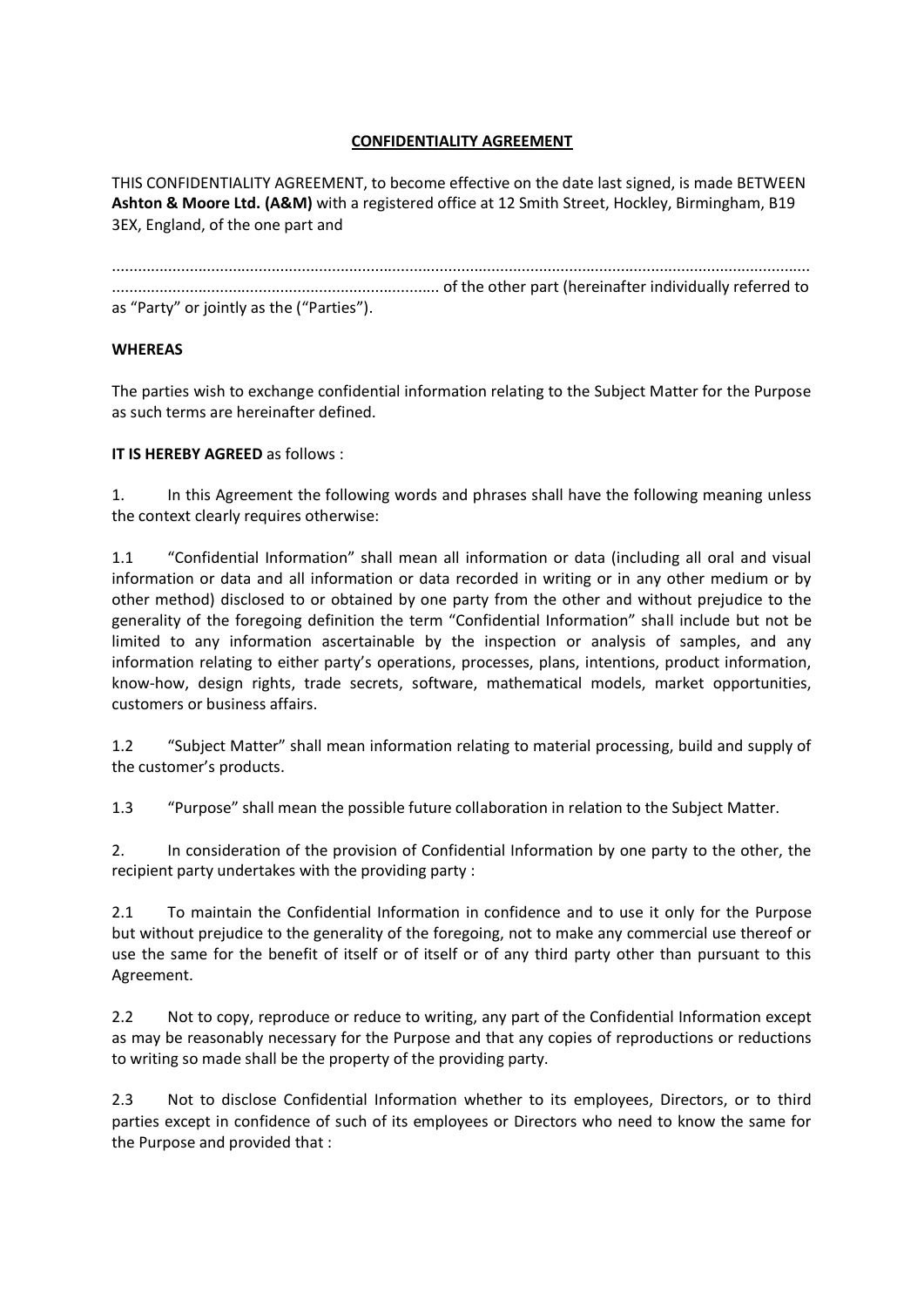2.3.1 Such employees and Directors are obliged by their contract of employment or service not to disclose the same, and

2.3.2 The recipient party shall enforce such obligations at its expense and at the written request of the providing party insofar as breach thereof relates to the Confidential Information.

2.4 To be responsible for the performance of sub-clauses 2.1, 2.2 and 2.3 above on the part of its employees or Directors to whom the same is disclosed pursuant to sub-clause 2.3 above, and to apply thereto no lesser security measures and degree of care than those which the recipient party applies to its own confidential or proprietary information and which the recipient party hereby warrants as providing adequate protection of such information from unauthorised disclosure, copying or use.

3. The obligations of confidentiality under clause 2 above shall apply from the date of disclosure hereunder but shall not apply to any part of the Confidential Information which :

3.1 Is in or comes into the public domain in any way without breach of the Agreement by the recipient party, or

3.2 the recipient party can show was in possession or known to it by being in its use or being recorded in its files or computers or other recording media prior to receipt from the providing party and was not previously acquired by the recipient party from the providing party under an obligation of confidence, or

3.3 the recipient party obtains or has available from a source other than the providing party without breach by the recipient party or such source of any obligation of confidentiality or non-use towards the providing Party, or

3.4 is disclosed by the recipient party with the prior written approval of the providing party.

4. The exceptions provided at clause 3 shall not however apply to :

4.1 specific information merely because it is embraced by more general information that falls within any one or more of such exceptions, and

4.2 any combination of features merely because individual features (but not the combination itself) fall within any one or more of such exceptions.

5. The providing party reserves all rights in its Confidential Information and no rights or obligations other than those expressly recited herein are granted by or to be implied from this Agreement. In particular, no licence is hereby granted directly or indirectly under any patent, invention, discovery, copyright or other intellectual property right now or in the future held, made, or obtained by the providing party or licensed to the providing party. Nothing in this agreement or its operation shall preclude or in any way impair or restrict either party from continuing to engage in its business provided that such continuation is not in breach of the terms of this Agreement.

6. Nothing in this Agreement shall be construed as requiring either party to disclose any Confidential Information, to grant rights under licenses, or to render any technical assistance.